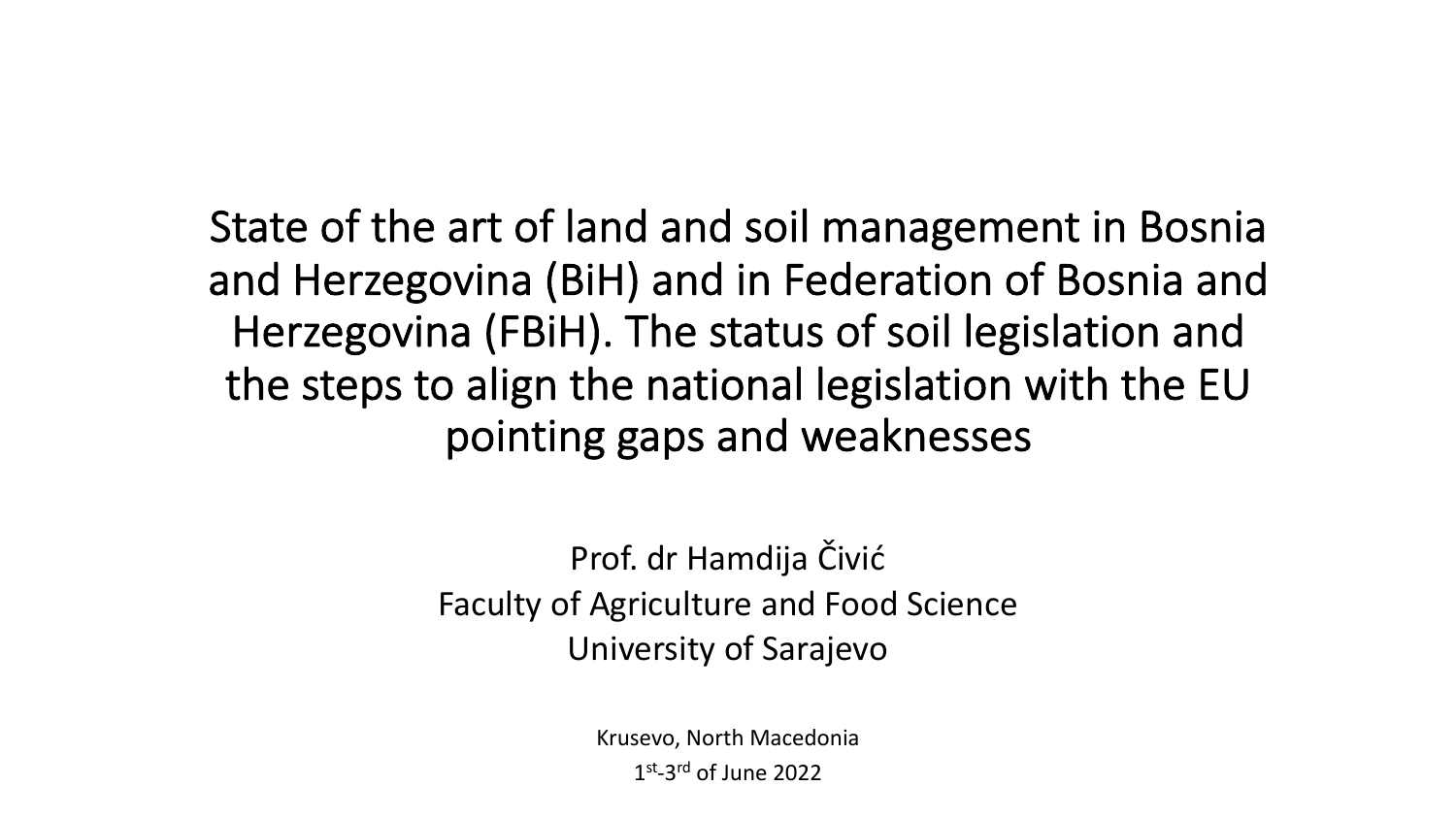#### Period

2000-2018



#### Country Bosnia and Herzegovina

#### Europe



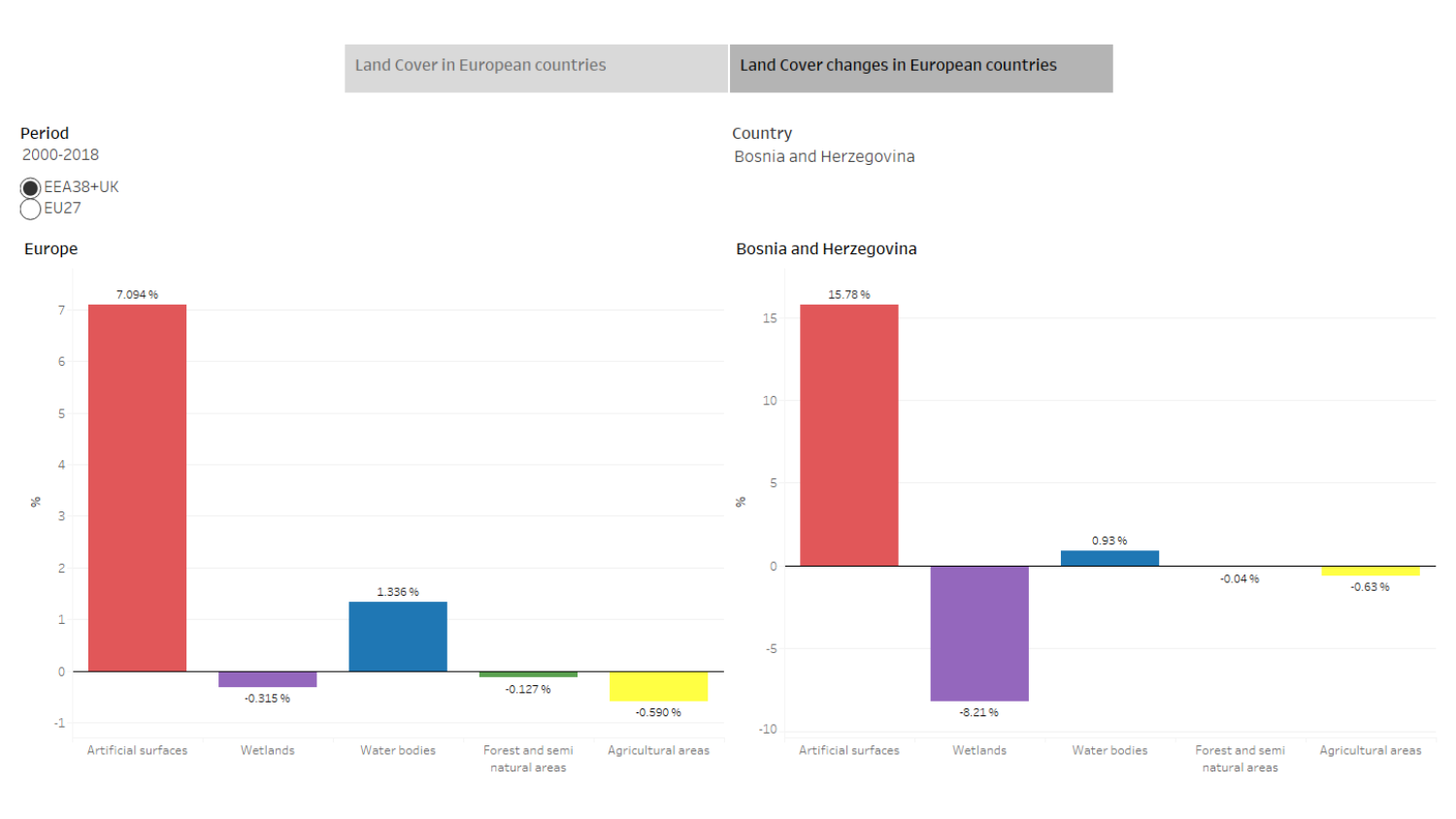#### Spatial distribution of selected land cover change in FUAs Click in the map to select FUA

Bosnia and Herzegovina

Artificial surfaces change



© 2022 Mapbox © OpenStreetMap

#### % of change

Main land cover changes in selected FUA (2012-2018) Click in the map to select FUA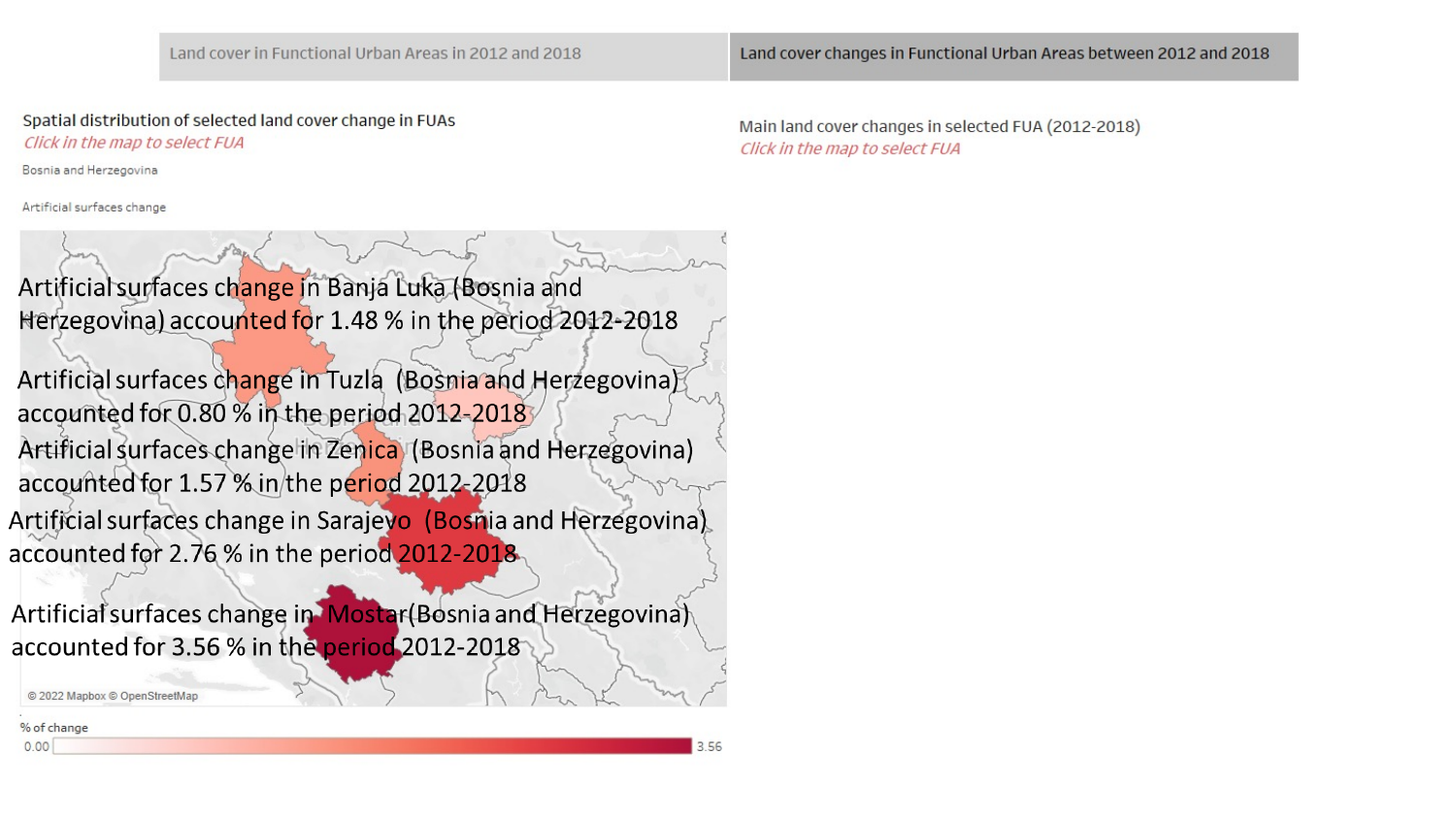## Law on Agricultural Land in the BiH and in FBiH

- In Bosnia and Herzegovina, there is no state-level law regulating the issue of sustainable management and protection of agricultural land.
- In the Federation of Bosnia and Herzegovina, there is the Law on Agricultural Land, which has been in force since 2009.
- This Law regulates the issues of basic principles of land management, land protection, land use, land disposal and land records.
- The objectives of this Law are to preserve agricultural land, purposeful use of the land, increase production capacity and improve the management of this resource.
- The implementation of this Law is carried out by lower levels of government through two documents, the Cantons through the "Strategy for Agricultural Soil Management", and local communities (municipalities and cities) through the adoption of the "Agricultural Soil Management Program"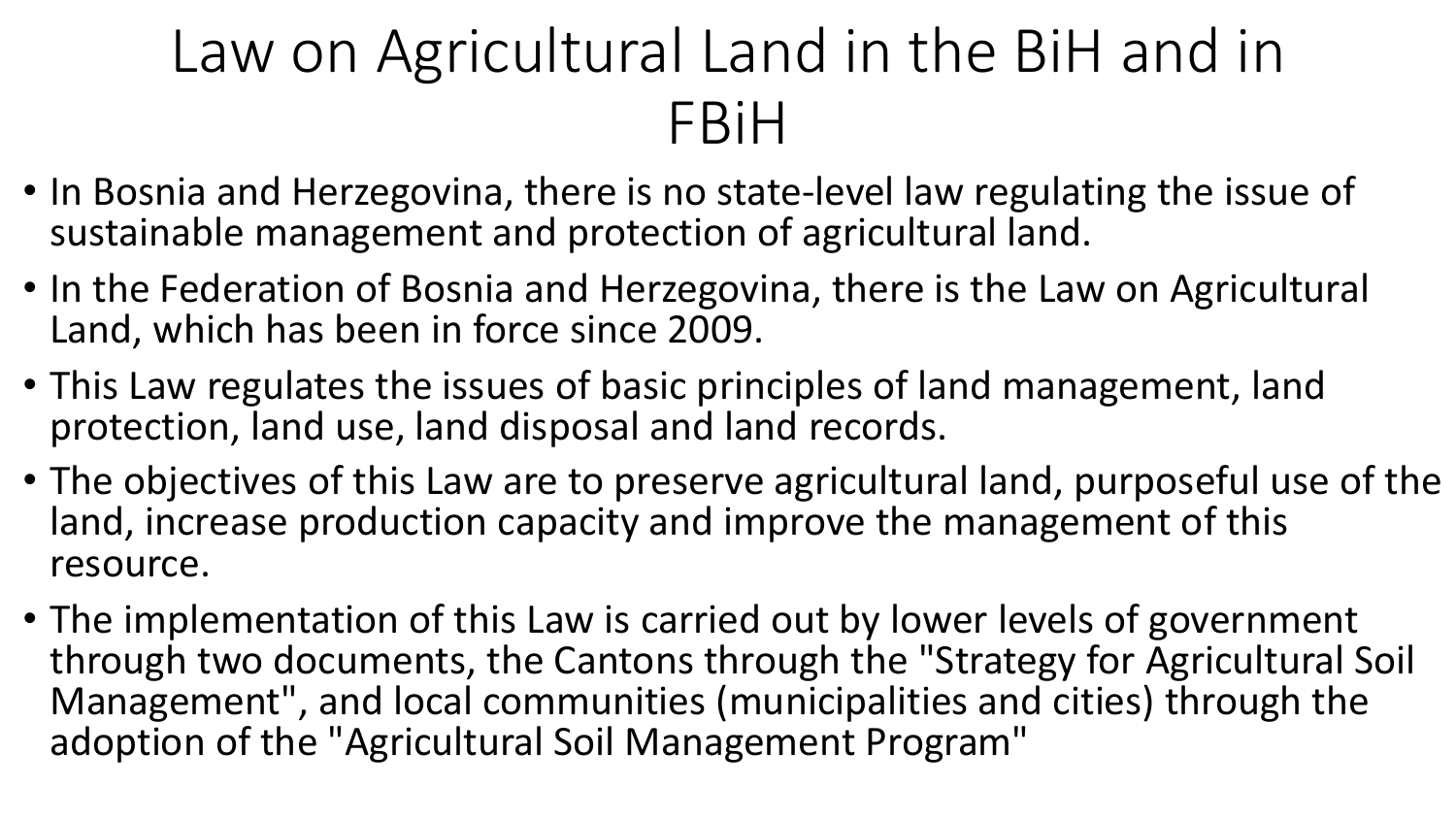# Strategy for Agricultural Soil Management

- This Strategy was adopted by the FBiH Government in 2011
- This document defines the problems, priorities, goals, proposed ways and time for solving the problem.
- This Strategy provides an overview of land areas, ownership structure, size of parcels, a proposal for their consolidation, arranging land registers and cadaster, encouraging leases, granting concessions, the impact of urbanization and other types of land degradation.
- Furthermore, this document proposes land policy measures that affect land management.
- In drafting this Strategy, the European Soil Protection Strategy and the Water Framework Directive 2000/60 / EC were analyzed.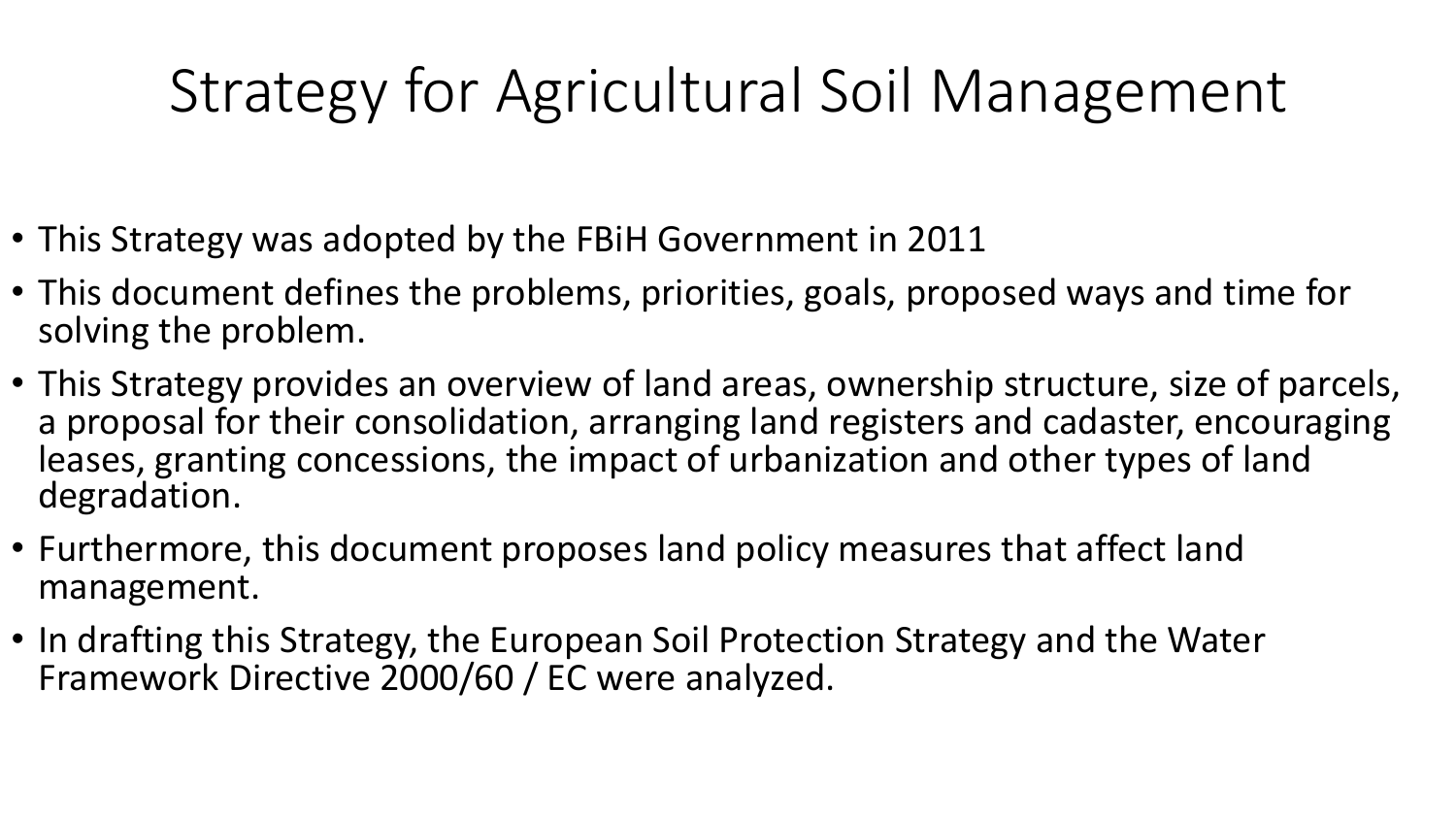## Strategy for Agricultural Soil Management

- This strategy in the FBiH also emphasizes the guidelines for soil management and protection, which are binding in EU countries, and which are defined in the European Soil Protection Strategy from 2006.
- According to this Strategy, 8 main processes of soil degradation in the EU are clearly identified, namely: erosion process, reduction of soil organic matter, soil pollution, salinization, soil compaction, biodiversity loss, soil cover, landslides and floods.
- In the EU, risk areas have been identified that require certain actions and measures, an inventory of contaminated areas has been carried out and registers have been established.
- The European Soil Protection Strategy has taken into account some other regulations in force in the EU, such as the Water Framework Directive, the Nitrates Directive, CAP measures and incorporated all this into its content, which obliges all EU actors to influence any the way the country's degradation processes respect them.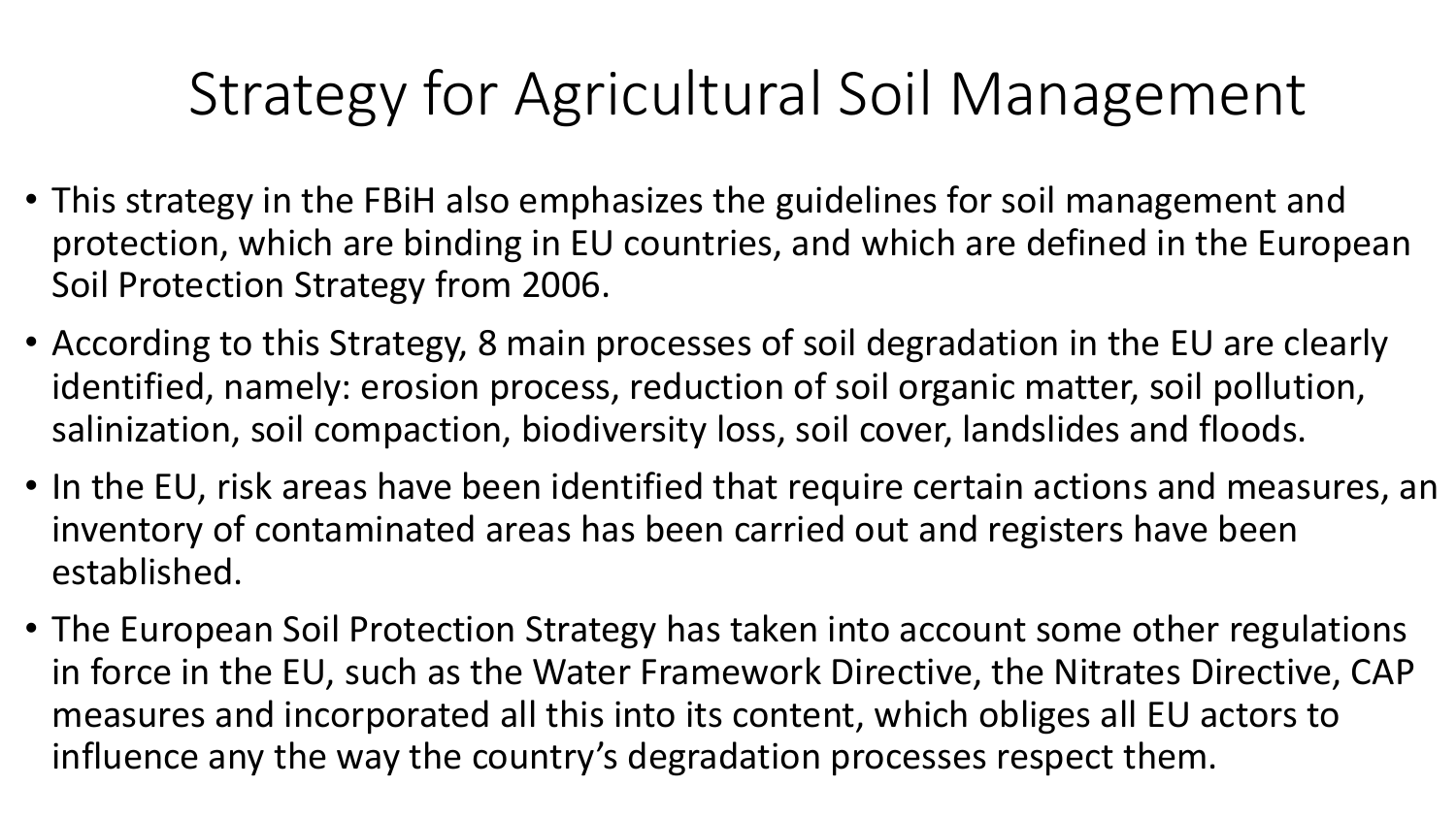### Program on Agricultural Soil Management FBiH

- Program on Agricultural Soil Management are brought by lower levels of government: Cantons, Cities and Municipalities.
- This program include: regionalization, prescribing the procedure of soil management, monitoring, protection of agricultural land and habitats of wild plant and animal species that cannot be changed for use.
- The biggest shortcoming of this Law is the fact that even after 12 years out of 79 municipalities in FBiH, more than 30 of them have not adopted this Program.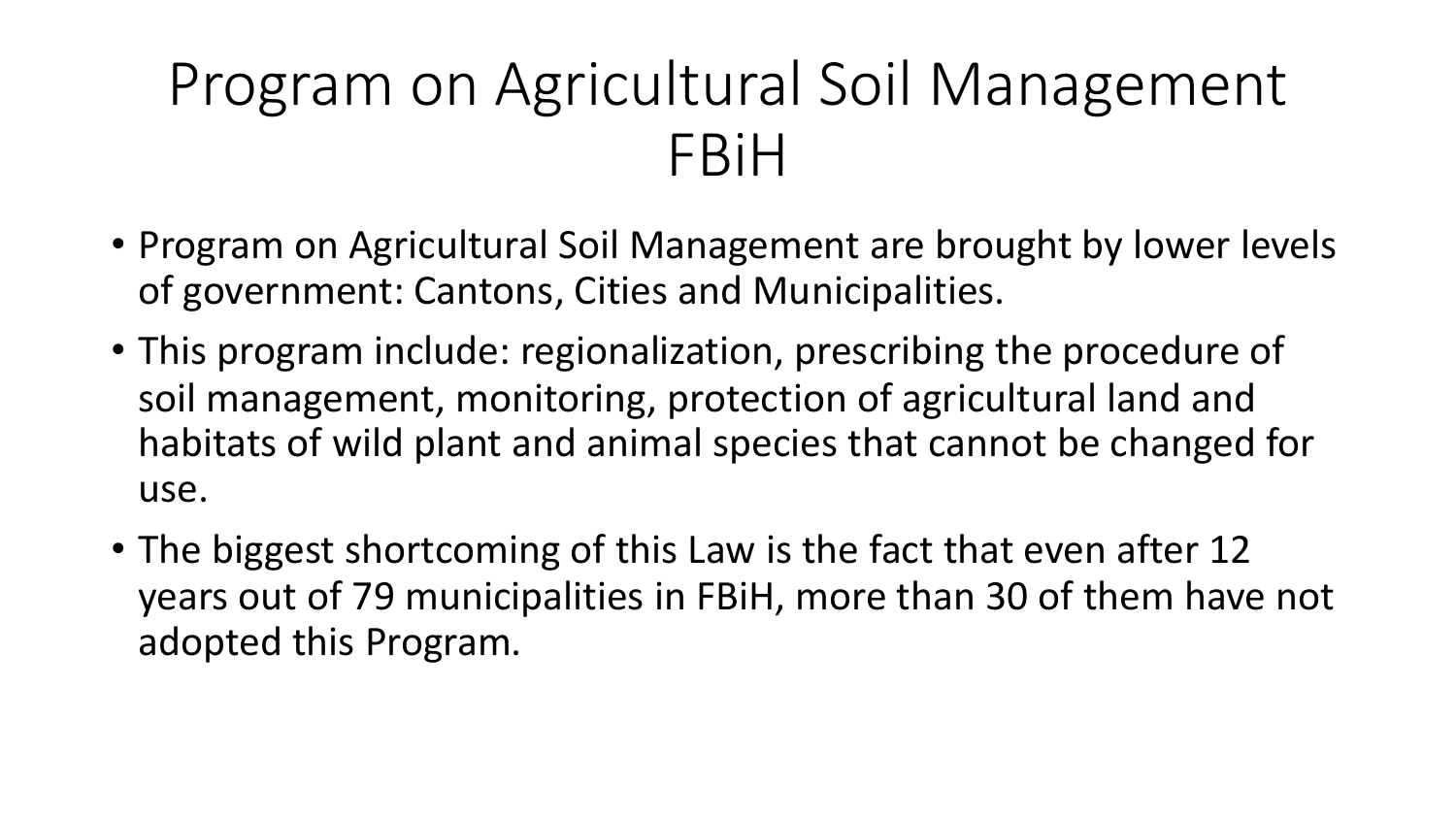## Program on Agricultural Soil Management FBiH

- The analysis of this Law in force in the FBiH can identify a number of weaknesses that make this law non-functional, which is very easy to verify in practice.
- The system of implementation of this Law is very complex because it is a decentralized system of management and control
- In addition to the federal level of government and inspection in the management and control system, ten cantonal levels of government participate, through their line ministries and inspection bodies to local levels of government (municipality), with responsibilities related to the adoption of the Program on Agricultural Soil Management
- It should be noted that there is no single methodology prescribed at the federal level for the development and adoption of the Program on Agricultural Soil Management,
- In addition, this Law does not define a clear mechanism by which the federal level can influence the lower levels of government in terms of adopting and approving this Program. There is no obligation for lower-level government reporting to the federal level regarding the implementation of this Program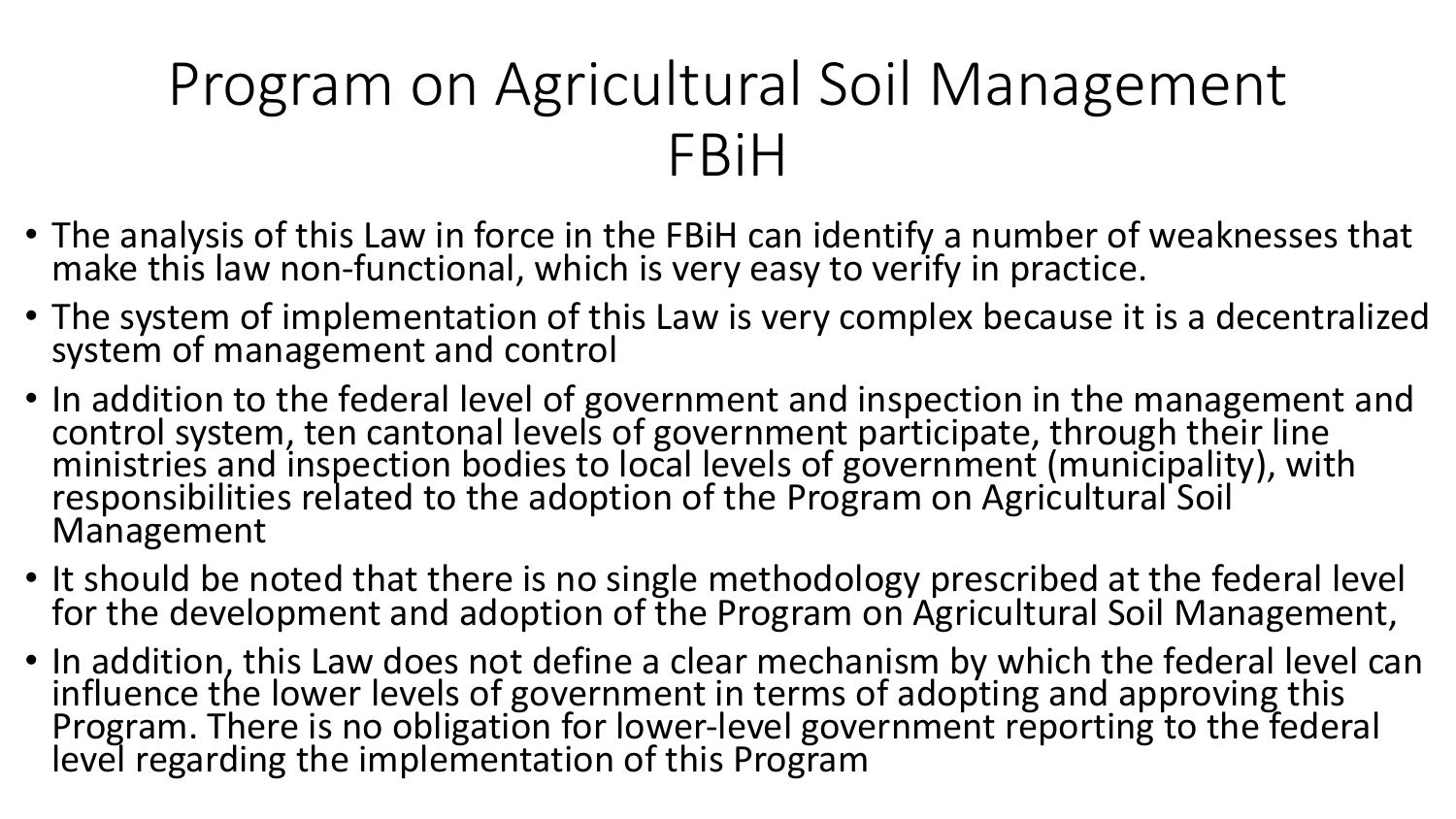Report of the Federal Ministry on the Implementation of the Law on Agricultural Land for 2020

#### PROCESSES WHICH NEGATIVELY AFFECT THE IMPLEMENTATION OF LAWS AND STRATEGIES OF AGRICULTURAL LAND MANAGEMENT WITH PROPOSED MEASURES FOR IMPROVEMENT:

- Lack of the Department for agricultural land within the Ministry and a small number of professional staff in this Ministry
- Loss of agricultural land several thousand ha per year (usually of the highest quality), by converting agricultural land into non-agricultural due to noncompliance with the Law
- Fragmentation of agricultural land by unplanned or illegal construction and poor inheritance policy;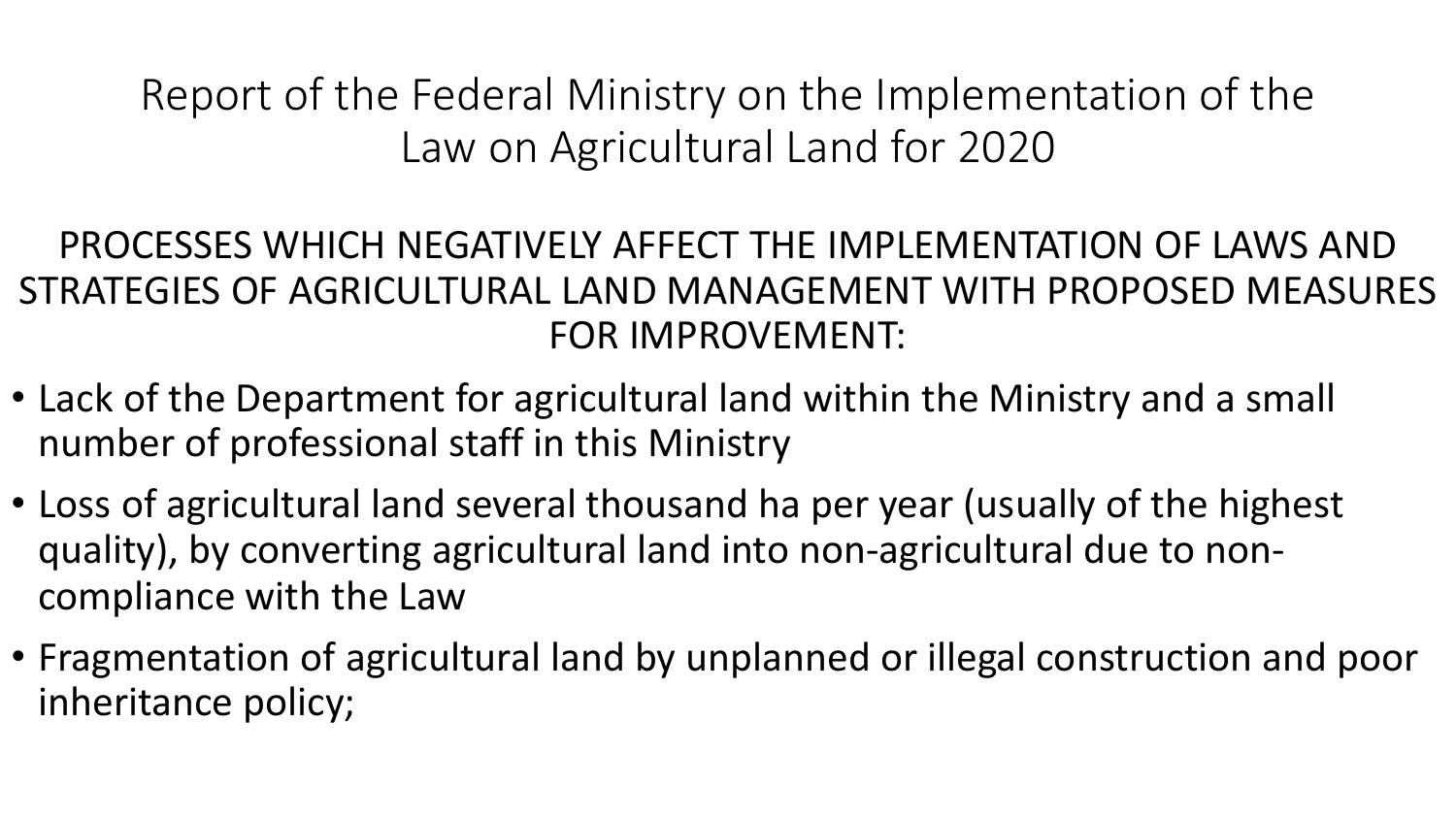#### Non-implementation of the Law, due to the following reasons:

- Most Cantons have no records of State-owned agricultural land;
- Agricultural consents are given for changing the purpose of agricultural land without adopted Spatial plans or general interest and a Map of the use value of the soil;
- Issuance of decisions on changing the purpose of agricultural land as well as contracts on lease and concession of agricultural land is done on the basis of Cantonal regulations in this area without referring to the existing Law on Agricultural Land of the F BiH.
- Very weak cooperation between the departments of agriculture and physical planning in the Federation of BiH, Cantons and Municipalities,
- Non-harmonized sectoral policies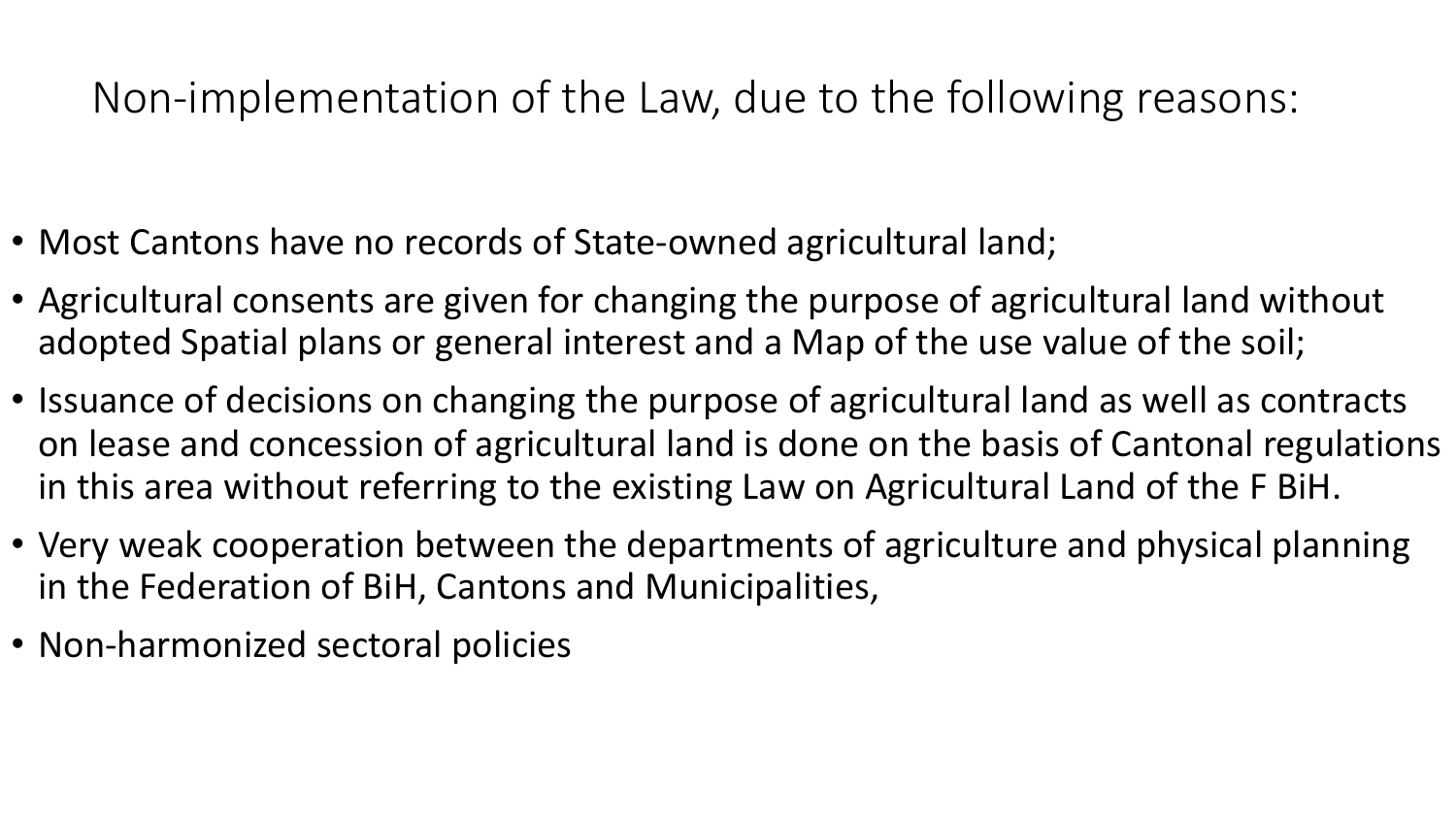- Competencies regarding the use and disposal of state-owned agricultural land have not been defined.
- Lack of Spatial plan of the Federation of BiH
- The problem of ownership of agricultural land, due to the inconsistency of the Law on Real rights, the Law on survey and cadastre of real estate and the Law on land registry
- Some municipal courts in the Federation of BiH change the registration of ownership of parcels of agricultural land that was registered as state, on behalf of the holder of the right to dispose of that land, referring to the Law on real rights, which directly derogates from the Law on agricultural land principles and management, protection, use, arrangement, disposal and other important issues related to agricultural land in the Federation of BiH
- Some scientific-professional institutions and laboratories for land affairs act contrary to the issued Decisions on authorization issued by this line Ministry.
- Lack of Land information system;
- Purchase of private agricultural land on a larger scale by foreign individuals and legal entities;
- Illegal privatization and purchase of state agricultural land in the process of privatization and conversion of ownership of former socio-economic entities;
- Illegally constructed buildings on agricultural land;
- Construction of facilities of the first stage of processing and exemption from payment of fee for change of use (some Cantons use data from the register of agricultural holdings as a basis for exemption from payment of fee);
- Failure to keep special records of state-owned agricultural land given for use, lease and concession;
- Illegal changes in the creditworthiness categories of land;
- Mining of land;
- Lack of a single land cadastre (separate cadastre and land) and the role of the cadastre in changing culture;
- Low level of education on the importance of land for sustainable development and survival of humanity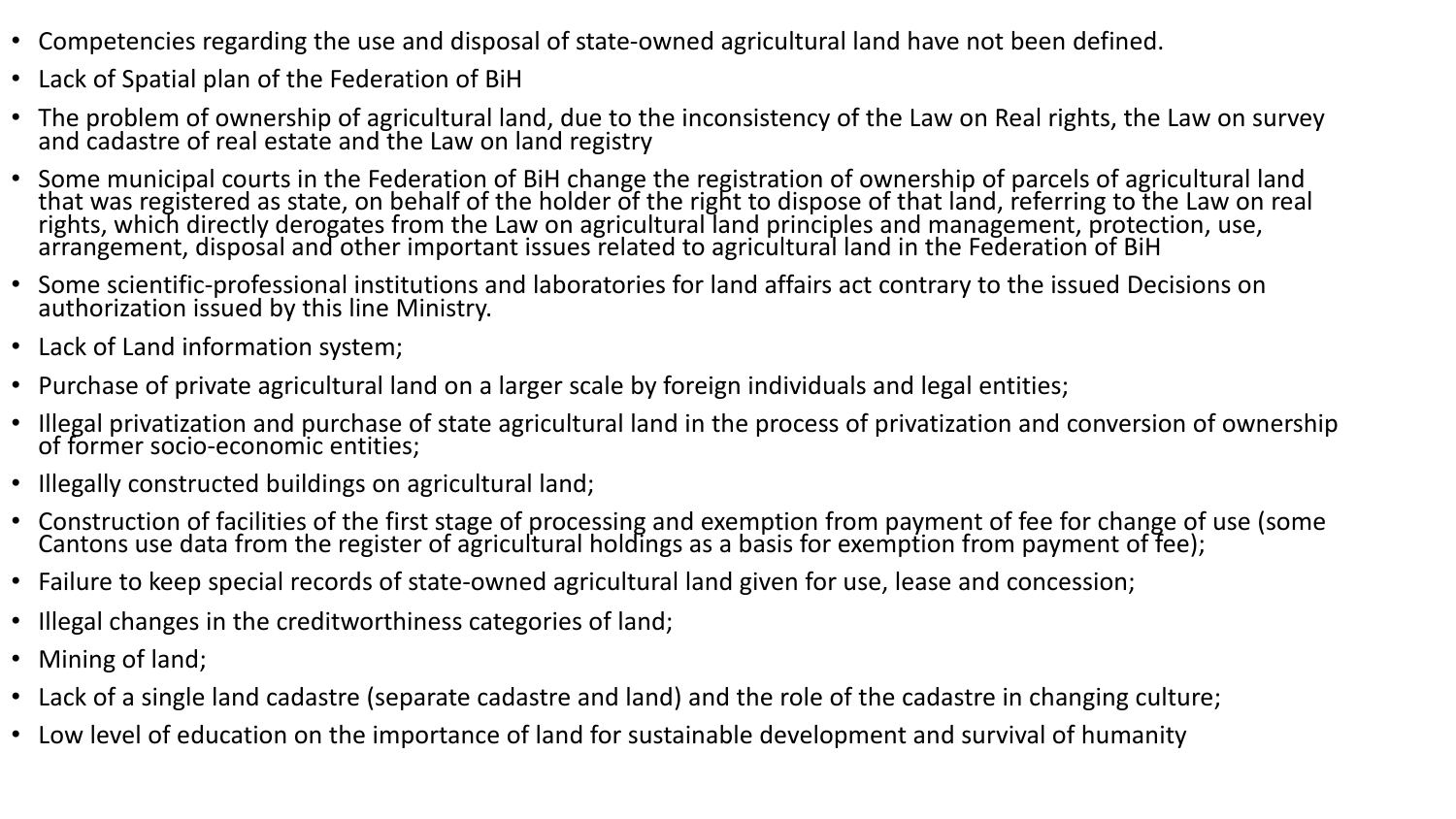### Recommendations:

- Due to all the above, it would be necessary to adopt a unified Strategy for sustainable land management and protection at the level of BiH, which would be harmonized with EU documents related to land protection, green agenda, UN Convention on Land Protection, European directives. about water and the environment.
- At the entity level, in cooperation with local self-government units (municipalities and cities), should be adopted Program for Sustainable Soil Management and Protection.
- These Programs would be in the function of implementing the measures and goals defined by the strategic plan.
- It should also clearly define the rights, obligations and responsibilities of the competent entities for the implementation of prescribed measures and activities, especially lower authorities to higher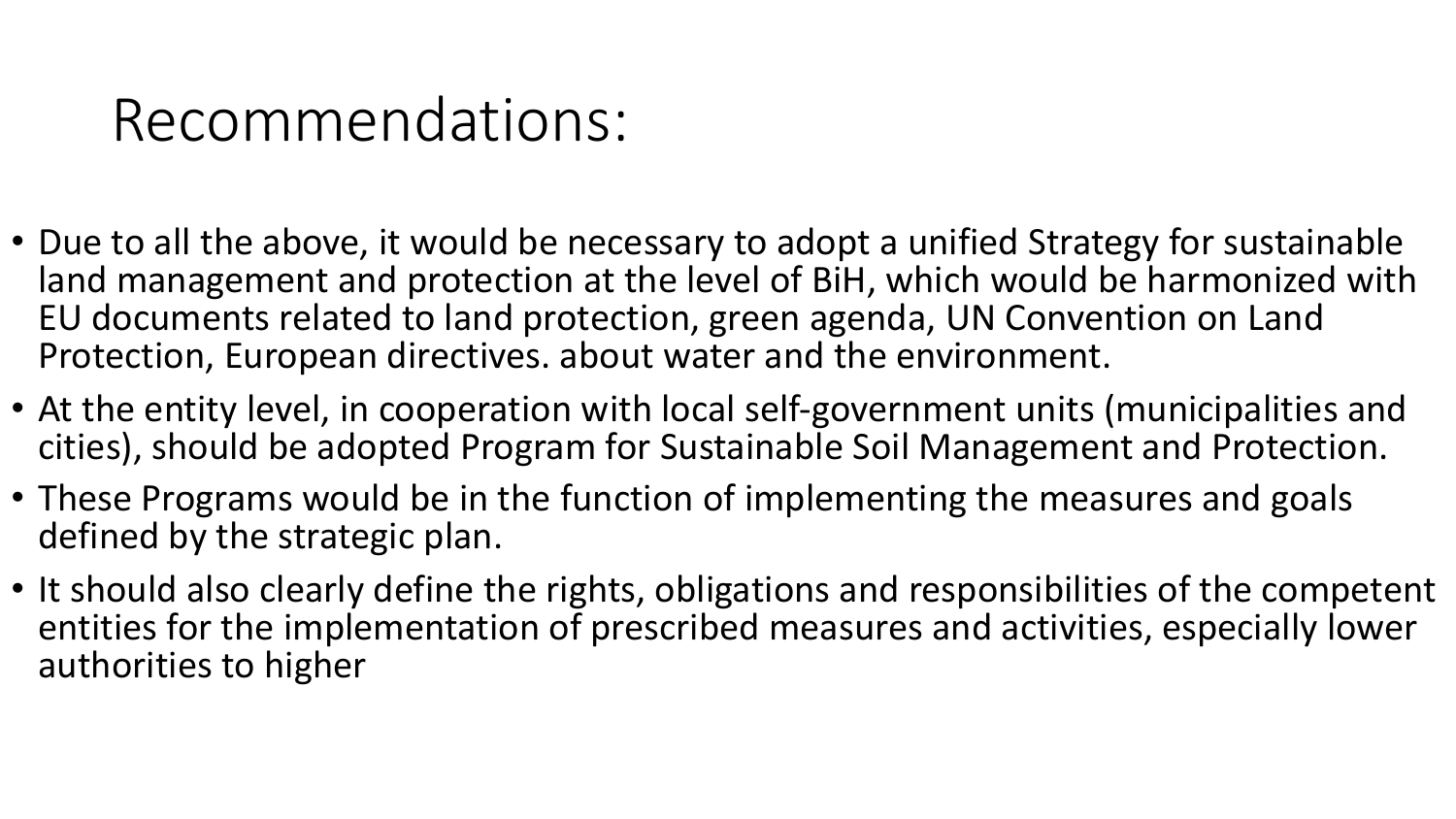### Recommendations:

- In the Federation of BiH, it is necessary to amend the existing Law on Agricultural Land as soon as possible, eliminate its shortcomings and harmonize it with modern trends in Europe and the world, especially related to degradation processes, conservation, protection, sustainable land management and provide mechanisms for its implementation and control.
- According to SDG indicators for BiH in 2015, the share of degraded land in the total area was 4.0%.
- This information additionally obliges all actors in BiH in charge of land policy to pass appropriate laws as soon as possible that would contribute to stopping further processes of soil degradation as well as remediation of already degraded soils.